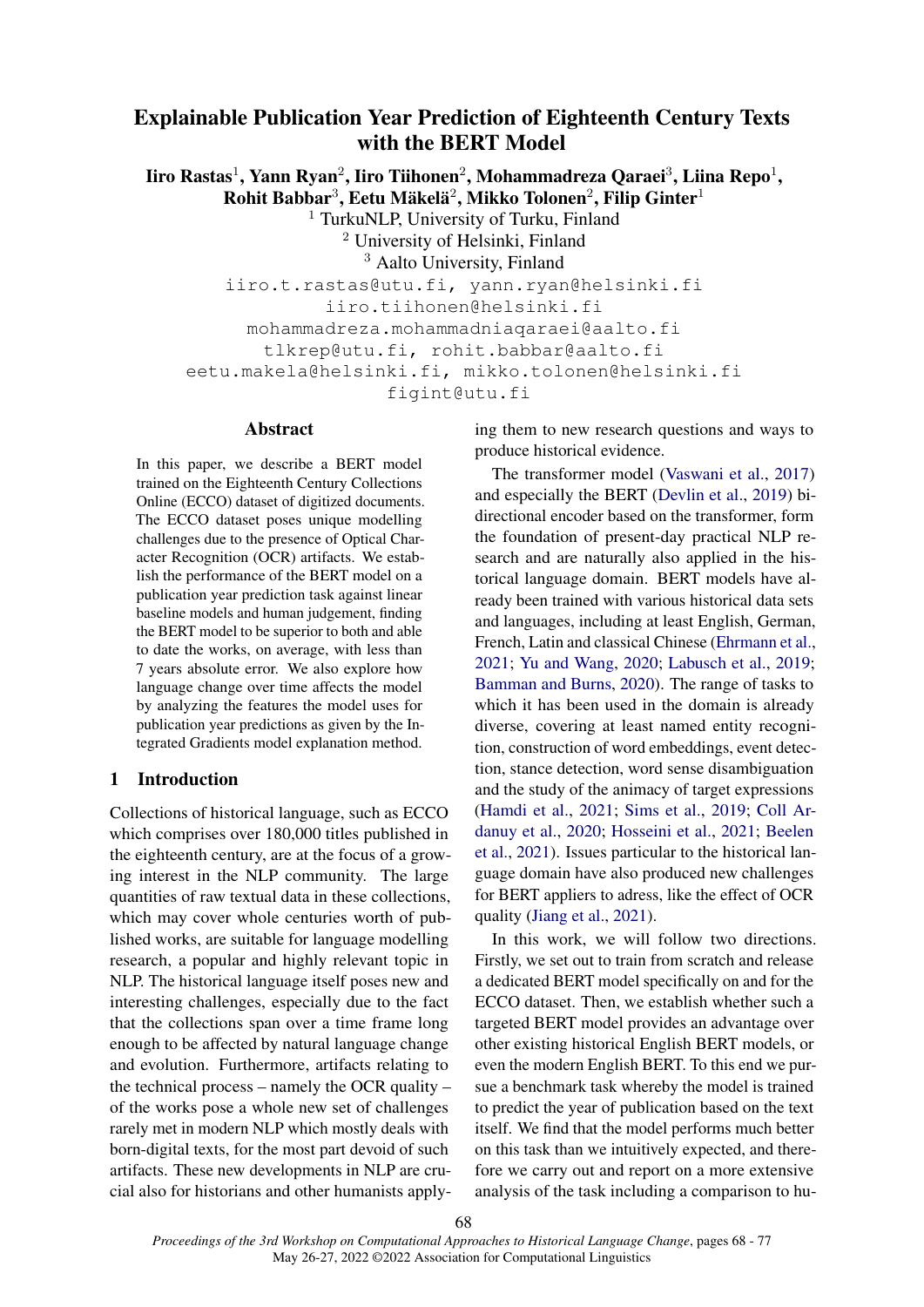man performance, and provide aggregated feature attributions to the BERT model predictions using the Integrated Gradients model explanation method of [Sundararajan et al.](#page-8-10) [\(2017\)](#page-8-10).

# 2 Data

ECCO, or Eighteenth Century Collections Online, is a set of digitized documents claimed by its publisher Gale to "contain every significant Englishlanguage and foreign-language title printed in the United Kingdom between the years 1701 and 1800" [\(Gale\)](#page-8-11). In truth however, ECCO is a growing collection. Currently comprising the initial ECCO1 set of around 135,000 documents published in 2003 and some 47,000 further titles added as ECCO2 in 2009, the collection has recently been evaluated as containing about 54% of the works printed in the United Kingdom in the eighteenth century, and known to remain to us through time. Thus, while not complete and at points biased, it is certainly an impressive resource for eighteenth-century scholars as well as, for example, historical linguists [\(Tolo](#page-9-2)[nen et al.,](#page-9-2) [2021\)](#page-9-2).

For the purposes of this work, it is additionally useful to know the following information about ECCO. First, ECCO is temporally skewed toward the end of the eighteenth century, with many more works being published particularly in the final two decades of the century than in earlier ones. Second, while some non-English works are included in the collection, 94% of the documents in it are in English (the other languages with more than  $1\%$  representation are French, with 2.7% and Latin with 2.5%). Third, the print quality and thus OCR quality of the documents in ECCO correlates both with their format (pamphlet vs. book) as well as publication date, with more recent publications having a significantly better average OCR quality. Further, OCR quality also differs between ECCO1 and ECCO2, which were scanned and OCR'd using different processes. Finally, there may often be multiple editions of a single work within ECCO, and while they have been printed in the eighteenth century, they may well have originated from e.g. antiquity. Further, when the year of publication of a work has not been printed on its title page, the year has often been estimated. On the level of the whole ECCO data, this manifests itself as frequency spikes on every round fifth, tenth and fiftieth year. [\(Tolonen et al.,](#page-9-2) [2021\)](#page-9-2)

For the purposes of the year regression experi-

ments in this work, we have dealt with the last two problems by limiting the subset of ECCO we are experimenting on to only those where the year of publication is certain, as well as only to the first editions of works that first appear in the eighteenth century. The size of this subset is approximately 40,000 documents.

#### 3 Methods

In this section, we describe the models and methods used in this work: the pre-trained BERT model, the BERT-based year regression and feature attribution, and finally the linear baseline.

### 3.1 BERT pre-training

BERT model pre-training on the ECCO dataset is very similar to pre-training on any other dataset, with the structure of the dataset and the OCR noise present requiring some consideration. The subword vocabulary of size 50,000 is induced in the standard manner on a random sample of the dataset. For the BERT training objective which includes the next sentence prediction task, the training examples are constructed from pairs of text segments. Here each text segment is a continuous piece of text drawn from a single block of text in ECCO, where each such block of text is delimited by an empty line and corresponds to one page or one paragraph, depending on the format of the underlying work. We make an attempt to respect sentence boundaries when forming the training text segments using a simple regular expression, while keeping each segment between 128-384 tokens long, the pair subsequently trimmed to the model's maximum sequence length of 512 input tokens (sub-words and special tokens). Unlike for all other experiments, the entire ECCO dataset is used for BERT pre-training. The trained model is equal in size to the BERT Base models of [Devlin et al.](#page-8-0) [\(2019\)](#page-8-0). The final model was pre-trained for 1 million steps, with an effective batch size of 768, and learning rate  $1 \times 10^{-4}$ .

#### 3.2 BERT-based year regression

As the regression model, we employ a simple linear regression layer on top of the pre-trained BERT model, as illustrated in Figure [1.](#page-3-0) The model is trained using the mean square error (MSE) objective. To ensure good model performance, the target values are z-transformed,  $y' = \frac{y - \mu}{\sigma}$  where  $\mu$  and  $\sigma$  are the mean and standard deviation of the pub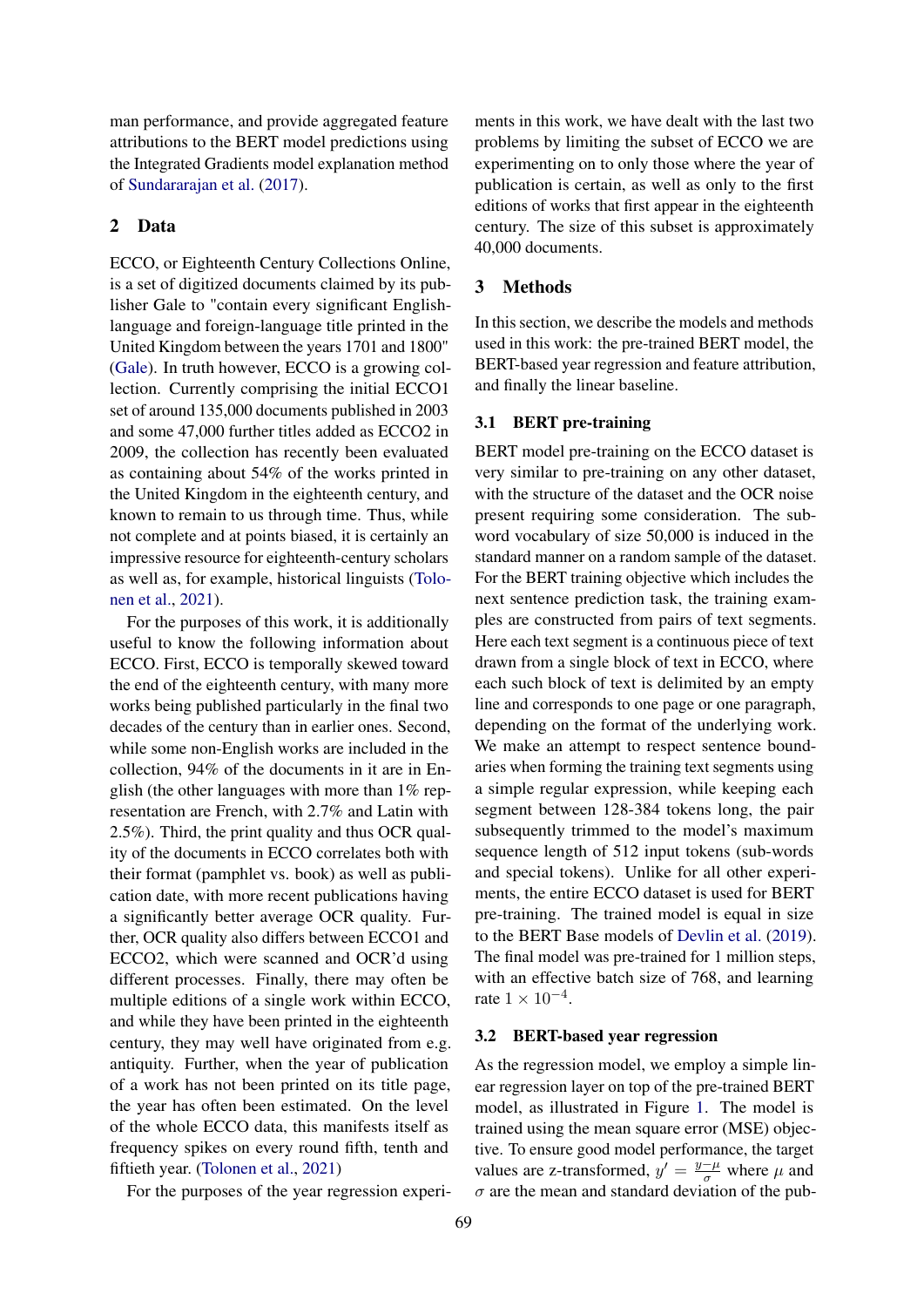lication years of the training set examples. The z-transformed years are centered on zero with a unit standard deviation. While this is a trivial linear transformation, it is crucial in model training: the randomly initialized output regression layer initially predicts values around 0 and a large number of training steps are needed to reach the target range of 1701–1800. During these training steps, the gradients are propagated also into the BERT model, and the combined effect turns out to be highly detrimental for the model.

The documents in our dataset, full books for the most part, are naturally considerably longer than the maximum sequence length of 512 subwords for the BERT model. We therefore split each document into a number of chunks of up to 512 sub-words in length, and subsequently average the predictions to obtain a single, document-level prediction.

Even though the ECCO works (books and pamphlets) themselves are long relative to the maximum sequence length of the model, we originally restricted the textual segments used as inputs to within a single textual block (page/paragraph) of the source document, so as to match the data on which the model was pre-trained. Many of these are relatively short, due both to the layout of the works and OCR artifacts. Unsurprisingly, though, we found during development that the prediction performance is best on long textual segments near the 512 sub-words limit. Therefore, we altered the example generation strategy and concatenated what would originally be several independent examples into a single long sequence separated by the [SEP] BERT control tokens. This way the model can be trained and evaluated exclusively on 512 sub-word long segments with the exception of document-ending segments and the rare cases where the entire document is shorter than 512 subwords.

#### 3.3 Feature attributions

There are numerous methods for calculating *feature attributions*, i.e. the assignment of importance to input features with respect to the prediction made by the model. In this work, we apply the Integrated Gradients (IG) method of [Sundararajan et al.](#page-8-10) [\(2017\)](#page-8-10) to obtain attributions for the BERT-based regressor predictions. IG is a popular method specifically targeting differentiable models, assigning attributions to individual parameters of the model. In the context of BERT, the attributions would typically be calculated with respect to the input sub-word embeddings, in turn providing attributions on the level of sub-words in the input sequence. In short, the IG method defines the attribution as the integral of the gradient of the model output w.r.t. the parameter of interest, integrated on a path interpolating between a "blank" reference input sequence and the actual input sequence. This is in practice implemented by evaluating the model in  $N$  steps (here we set  $N = 50$ ) between the reference and actual input.

In image processing, the reference input would typically be e.g. an empty image, or a white noise image. In the context of BERT, we can use the sequence [CLS] [PAD] [PAD] ... [PAD] [SEP], where [CLS] and [SEP] are the special separation tokens in BERT input, and [PAD] is the padding token. This reference sequence has same length as the actual input and the interpolation is carried out on the input token embedding vectors.

The attribution value of each input sub-word is the sum of the scalar attributions across the dimensions of the input embeddings. A positive attribution value signals contribution *towards* the prediction made by the model, while a negative attribution value signals contribution *against* the prediction made by the model. Since the BERT model uses sub-word tokenization, splitting rare words into sub-words, to obtain word-level attributions understandable to the human reader we set the attribution of a word to be the attribution of that of its sub-words which has the highest absolute value. Thus, for instance, if an input word is divided into three sub-words with attributions of  $[-0.4, 0.1, 0.21]$ , the overall attribution of the word will be  $-0.4$ .

### <span id="page-2-0"></span>3.4 Aggregating attributions

The word attributions provided by the IG method are assigned to individual predictions, i.e. predictions on a maximum of 512 sub-words long text segments. There are therefore two levels on which the attributions may be aggregated. Firstly, relevant features aggregated across all text segments of a single long document such as a book explain the prediction the model gave to that document. And secondly, one might be interested in aggregating relevant features across all books published in a single period (e.g. one decade) so as to gain an understanding of globally relevant features for that period.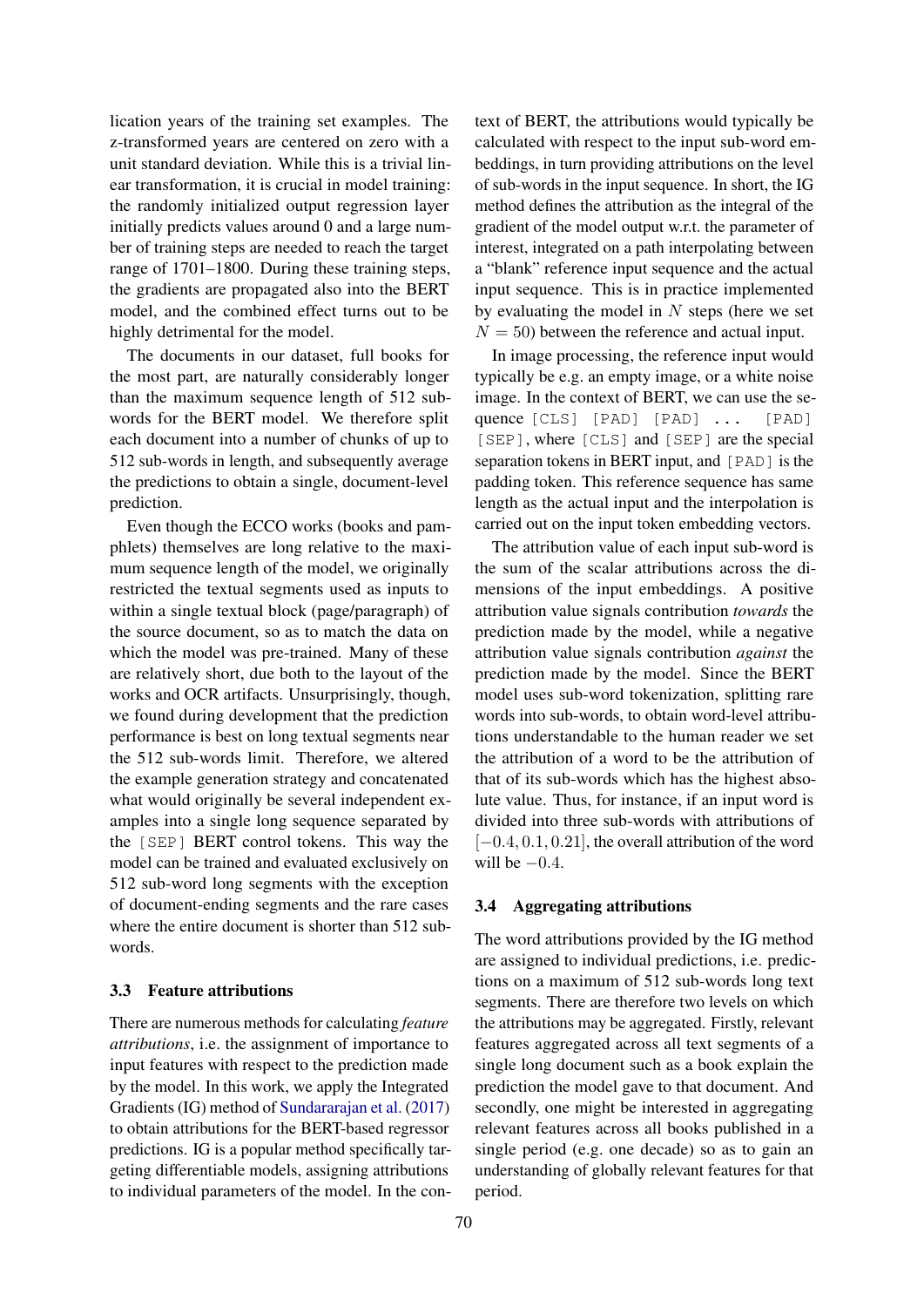<span id="page-3-0"></span>



<span id="page-3-1"></span>Figure 1: The regression model for a single text segment of BERT maximum sequence length, with OCR errors. Predictions across segments of a single document / book are averaged to give a final document-level prediction.

| Model                                  | <b>MAE</b> | <b>MSD</b> | <b>STD</b> |
|----------------------------------------|------------|------------|------------|
| ECCO-BERT                              | 6.32       | $-1.30$    | 8.84       |
| dbmdz/bert-base-historic-english-cased | 7.27       | $-1.44$    | 10.18      |
| bert-base-cased                        | 7.65       | $-0.73$    | 10.27      |
| MacBERTh                               | 8.21       | $-1.35$    | 11.08      |
| Linear regression                      | 11.88      | 0.26       | 15.38      |
| Linear classification                  | 12.47      | $-0.35$    | 20.22      |

Table 1: Results for fine-tuned BERT models and the linear baseline models. MAE is mean absolute error, MSD is mean signed deviation, and STD is standard deviation, in terms of years.

There are many ways to approach this aggregation. In the simplest case, we can take the top features based on the highest attribution values across all text segments. However, this method was found to be prone to noise when the number of segments is large, such as when aggregating on a decade-level. We therefore test two additional methods. The first one counts the number of times each feature appears as a top 10 feature of a segment. To reduce the prevalence of common words, this number is further weighed with its IDF. The other method takes the average attribution value for each feature across all segments. Top features are chosen as those that have the highest average attribution value and appear in the segments more than once. Using these methods, lists of top features for each decade were qualitatively evaluated.

# 3.5 Linear baseline

We use a standard linear model as the baseline method, as it also allows us to compare the feature attributions, which are simple to extract from a

trained linear model. As the first baseline to evaluate the performance of a linear model using support vector regression on the task of year prediction, we used the solver implemented in the Liblinear package [\(Fan et al.,](#page-8-12) [2008\)](#page-8-12). As an alternative, we also used a linear model for the direct multiclass prediction [\(Crammer and Singer,](#page-8-13) [2001\)](#page-8-13) instead of the surrogate loss in the form of squared error.

# 4 Results

There are 39,429 ECCO works that have a verified year of publication during the 18th century and that constitute the earliest publication of the given work. All results are reported on the same test set of 1971 randomly selected works, which contain a total of about 225,000 text segments. A development set of the same size was reserved for hyperparameter selection, with the remaining 35,487 documents being used for training.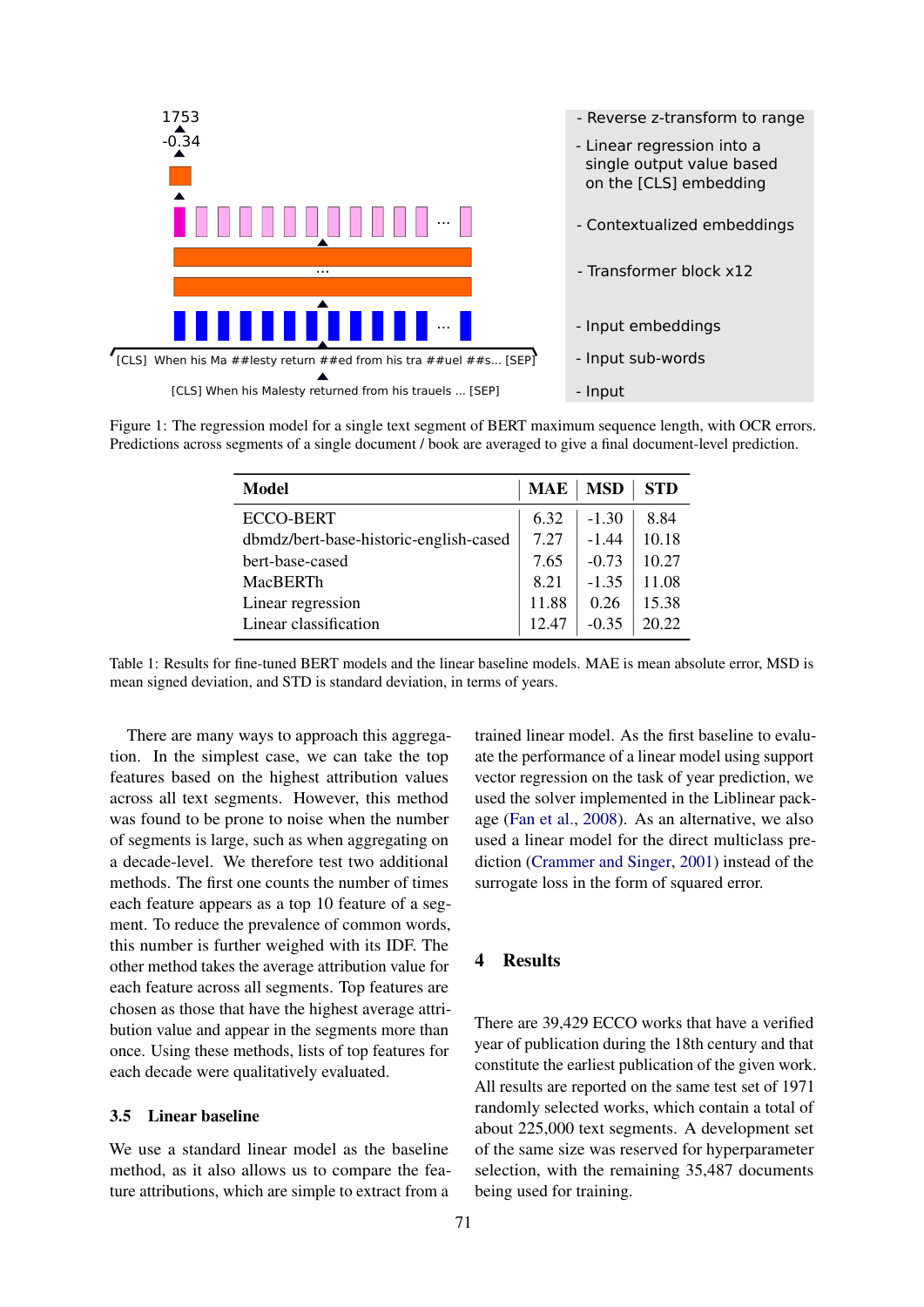<span id="page-4-3"></span>

Figure 2: A histogram of the errors (a) as well as a comparison between the actual years and predicted years (b) by the ECCO-BERT model.

#### 4.1 Year regression

In addition to our pre-trained ECCO-BERT, we used three other relevant BERT models pre-trained on either historical or modern English: bert-base-cased<sup>[1](#page-4-0)</sup>, dbmdz/bert-base-historic-english-cased<sup>[2](#page-4-1)</sup>, and MacBERTh<sup>[3](#page-4-2)</sup>. For each model, a grid search on the development set was performed to find optimal learning rate and number of training steps.

The overall results for the year regression task with the BERT models as well as the linear baseline models are summarized in Table [1.](#page-3-1) All BERT models can be fine-tuned to perform reasonably well, as the fine-tuning dataset is very large. BERT pre-trained on the ECCO dataset performs slightly better than the other models, possibly due to better fitting the OCR noise unique to the dataset. Overall, the best result of mean absolute error of 6.32 years reflects a surprisingly good performance of the BERT model on the task. To gain more insight into the predictions, the histograms of prediction errors relative to the publication year of the work are presented in Figure [2.](#page-4-3) These show no strong bias, beyond the natural fact that the publication year of older works is more likely to be overestimated and the publication year of newer works is likely to be underestimated, as the model learned

<span id="page-4-1"></span><sup>2</sup>[https://huggingface.co/dbmdz/](https://huggingface.co/dbmdz/bert-base-historic-english-cased)

[bert-base-historic-english-cased](https://huggingface.co/dbmdz/bert-base-historic-english-cased)

the prediction range.

The impact of OCR quality on the results is worth considering. [\(Jiang et al.,](#page-8-9) [2021\)](#page-8-9) showed that pre-trained BERT on OCR'd historical books was less robust when used in a domain classification task than one trained on 'clean' text, though in that study fine-tuning significantly improved resilience to noise. Other studies on downstream NLP and language modelling tasks show that OCR quality can have a significant effect, though the extent is heavily dependant on the specific task and extent of the OCR error rate. [\(van Strien. et al.,](#page-9-3) [2020;](#page-9-3) [Hill and Hengchen,](#page-8-14) [2019\)](#page-8-14) Here, we found a moderate performance difference between the ECCO1 and ECCO2 subsets of the test set, with ECCO-BERT having a mean absolute error of 6.96 years for ECCO2, but only 5.95 years for ECCO1. This is most likely due to ECCO1 having a stronger relationship between OCR quality and publication year, which could help model predictions. This suggests that a more noise-aware variant of the model, for instance a character-level version, would improve results.

#### 4.2 Linear baseline

Contrary to the BERT model, in which the input is limited to 512 sub-words, in the linear models, the TF-IDF representation can be built over the entire corpus. For building a TF-IDF representation for each document, we used the TfidfVectorizer of sklearn. We ignored the terms that ap-

<span id="page-4-0"></span><sup>1</sup>[https://huggingface.co/](https://huggingface.co/bert-base-cased) [bert-base-cased](https://huggingface.co/bert-base-cased)

<span id="page-4-2"></span><sup>3</sup>[https://huggingface.co/emanjavacas/](https://huggingface.co/emanjavacas/MacBERTh) [MacBERTh](https://huggingface.co/emanjavacas/MacBERTh)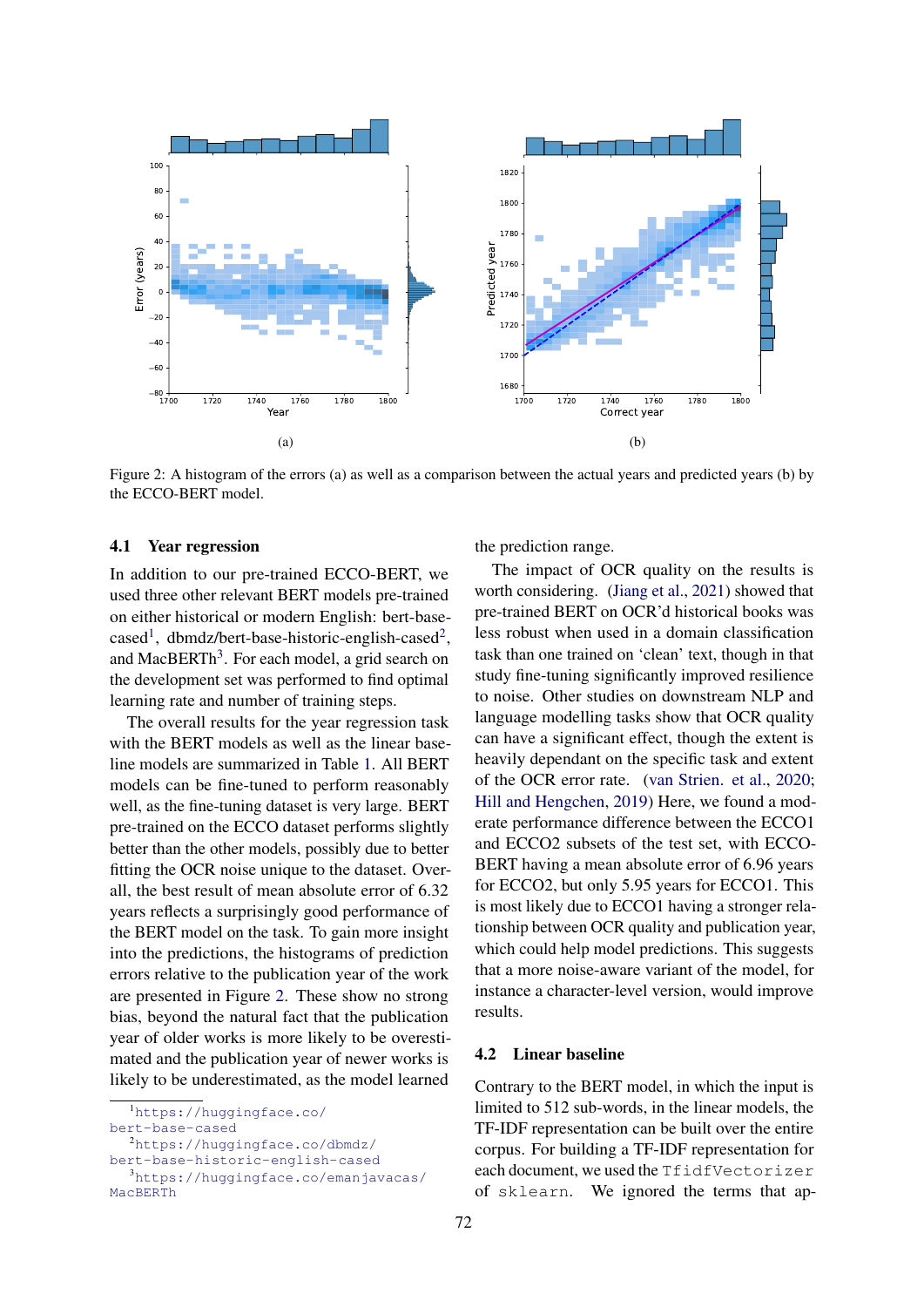pear in more than  $tf$ -max = 30% or less than  $tf-min = 1\%$  of the training documents. As the data contains a significant amount of noise, the only preprocessing on token-level is removing the stop words. Furthermore, to prevent information leakage when the year of publication is explicitly stated somewhere in the document, we removed all the numbers from the documents including training and test sets<sup>[4](#page-5-0)</sup>. The hyper-parameters of the linear models including  $C$ ,  $tf$ -max, and  $tf$ -min are chosen using a validation set drawn randomly from 5% of the training data.

The histograms of the errors using linear models are depicted in [Figure 3.](#page-6-0) While it seems that the classification model is more accurate in predicting the distribution of the years, having predictions with large variances leads to worse performance of this model compared to linear regression when metrics such as standard deviation are taken into account.

Overall, as can be expected, the linear baselines performs substantially worse than any of the BERT models, including modern English BERT.

#### 4.3 Qualitative evaluation

Three approaches were used to analyse what information carried by the text tokens the BERT model might be utilising in its predictions. First, we qualitatively evaluated the predictor features of the linear regression model used as the baseline. This evaluation suggests that - even when the model is simple and features easier to interpret - there are multiple elements in the ECCO's tokens that a year predicting model can use. Some like *baptizing* (negative predictor, i.e. signalling an old publication) might relate to shifts in the composition of the ECCO during eighteenth century, others like *soveraign* and *cloath* might be related to temporal variation in spelling. Further likely information sources include language (tokens in Latin and French are prominent among negative predictors) and varying heuristics like the information that is part of the imprint  $5$ . For example, the term *sixpence* has high positive effect, and sixpence is a very common price printed

to the imprint, but price information in ESTC is temporally varying, and mostly missing from the first years of the eighteenth century in contrast to the rest of the century [\(Tiihonen et al.,](#page-9-4) [2021\)](#page-9-4). In nearly all specific instances there is a high degree of uncertainty about the reason why a given token is or seems to be relevant for year prediction, but put together, the evaluation of the baseline model suggests that there is real information to be utilised among the noise.

In the second approach, we tried to directly evaluate the predictors relevant for the ECCO-BERT model's predictions by going through a sample of documents and interpreting three sets of predictor tokens for each. Each of these token sets relates to one of the methods of measuring the token's significance as a predictor (see section [3.4\)](#page-2-0), and the motivation was to use these sets of terms to get insight into the way the model utilises information from ECCO to predict the years. In addition to the sources of variation already mentioned, the model seems to capture some very context specific terms relevant for prediction. A telling example is a work $6$  on the French Revolution from 1797, that the model predicted as being published in 1794. Among the top predictor tokens for this document were *French*, *Revolution* and *Jacobins* from the second set of tokens, but also *1792*, *I792* and *r792* from the third.<sup>[7](#page-5-3)</sup> In the third approach, the three methods were used to produce three token sets of potentially relevant predictors of the ECCO-BERT model for each decade (the approach discussed in section [3.4\)](#page-2-0) of the eighteenth century. Some of the temporal development of token sets two and three might be related to significant conceptual developments that occurred during eighteenth century. For example, the term *publick* is part of the token set 2 in 1750's, and *Public* in 1790's. The emergence of the notion of a public sphere (for definition, see for example [\(Barker,](#page-8-15) [2004\)](#page-8-15)) and the term *public(k)* during the eighteenth century are major questions both in intellectual history and political theory. The transformation from publick to public is an example of known orthographic shift where the letter *k* of words ending with *ck* drops out [\(Baron,](#page-8-16) [2011\)](#page-8-16). Both the appearance of the term as a potentially relevant predictor for specific decades and the vari-

<span id="page-5-0"></span><sup>&</sup>lt;sup>4</sup>Although the numbers are removed from the documents for the experiments with the linear models, we observed in practice that having numbers in the documents may not affect the results significantly, where the MSE metric for linear regression is 232.18 when the numbers are present and 236.71 for the other case.

<span id="page-5-1"></span> ${}^{5}$ The text, usually at the bottom of the title page, giving the details of the book's producers a well as information on price and place of publication

<span id="page-5-3"></span><span id="page-5-2"></span><sup>6</sup>ESTC citation number T64288.

 $<sup>7</sup>$ Note that as the works are split into a large number of text</sup> segments, on average over 100 per work, whose predictions are averaged, a single segment with the correct year picked up by the model does not uniquely decide the result.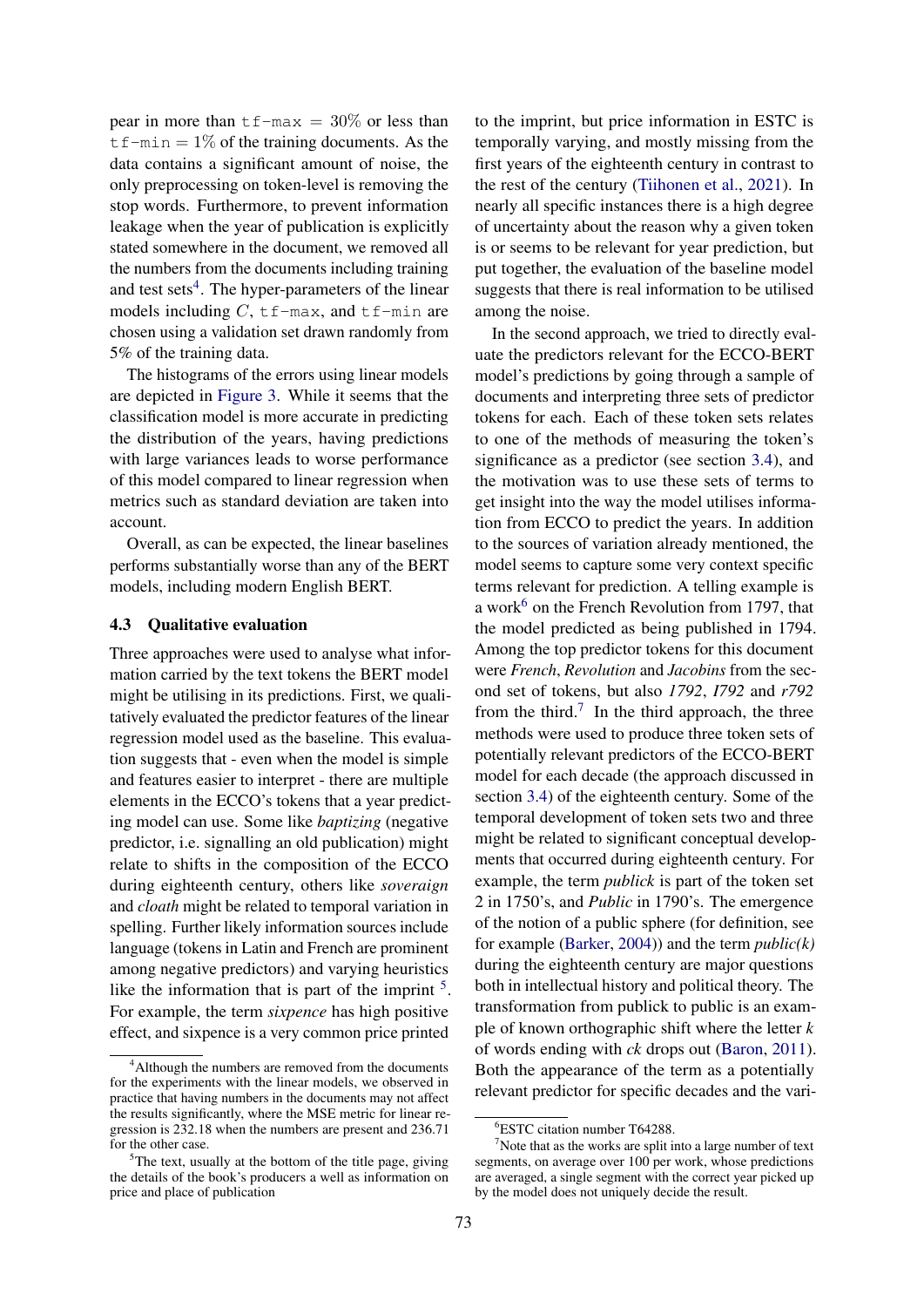<span id="page-6-0"></span>

Figure 3: A histogram of the errors for linear regression (a) linear classification (b).

ation in its spelling are interesting phenomenon from the humanities perspective.

### 4.4 Manual annotation

As a point of comparison, a set of human-annotated predictions was also produced. Four human annotators were provided with a set of 512-token documents and asked to predict the year of publication. In addition, they were invited to label the features within each document which they determined had been most useful in making a given decision. The annotators all had some level of familiarity or expertise with early modern texts, nevertheless this is still best considered as an initial exploratory study, rather than a fully authoritative experiment. Most importantly, the human annotators did not study each work in its entirety, unlike the models.

In total 277 human predictions were gathered, from 167 distinct document snippets. Human annotators fared much worse than the BERT model predictions for the same set of documents, with a mean absolute error of 30 (27.59 if the average for multiple guesses for the same document is taken) compared with 8.73 for the model [\(Figure 4a,](#page-7-0) [Fig](#page-7-0)[ure 4b\)](#page-7-0). Human annotators tended to over-estimate the publication year ( [Figure 4a\)](#page-7-0). The average errors were higher for documents published towards the end of the century, though this may be partially explained by the fact, noted in section 2, that the labelled data is also biased with more occurrences towards the end (reflecting the distribution of the full dataset).

When comparing the predictive features of the

model with those given by the human annotators, categorical or thematic overlap was observed. In many cases the human annotators found it difficult to articulate reasons or pick out specific words to describe how their decision was made, but where they did, it was a mixture of recognition of spelling variations (for example, the additional e in newes, or k in publick), judgements on OCR quality – which improves significantly for documents published later in the century due to improvements in print quality and subsequent digitisation – and historical evidence, for example the mention of a known historical figure or event making it possible to give the earliest possible publication date with certainty, at least. Historical clues ranged from anything from mentions of specific events (such as the resignation of Lord North which took place in 1782) to less obvious historical clues such as the mention in a document of 'hot-house grapes', a growing technique more likely to have been used at the end of the century.

By most accounts, spelling variation in English printed works had already levelled off by 1700 [\(Baron et al.,](#page-8-17) [2009\)](#page-8-17) meaning that in theory the usefulness of orthographic change as a feature is minimal. However *some* variation is still found, particularly in the earlier part of the eighteenth century, which may account for the fact that human annotators were moderately better at predicting earlier works than later. As expected, a key clue in predicting earlier dates are OCR errors and long-s words transliterated as f. This may also be part of the reason why average errors were highest towards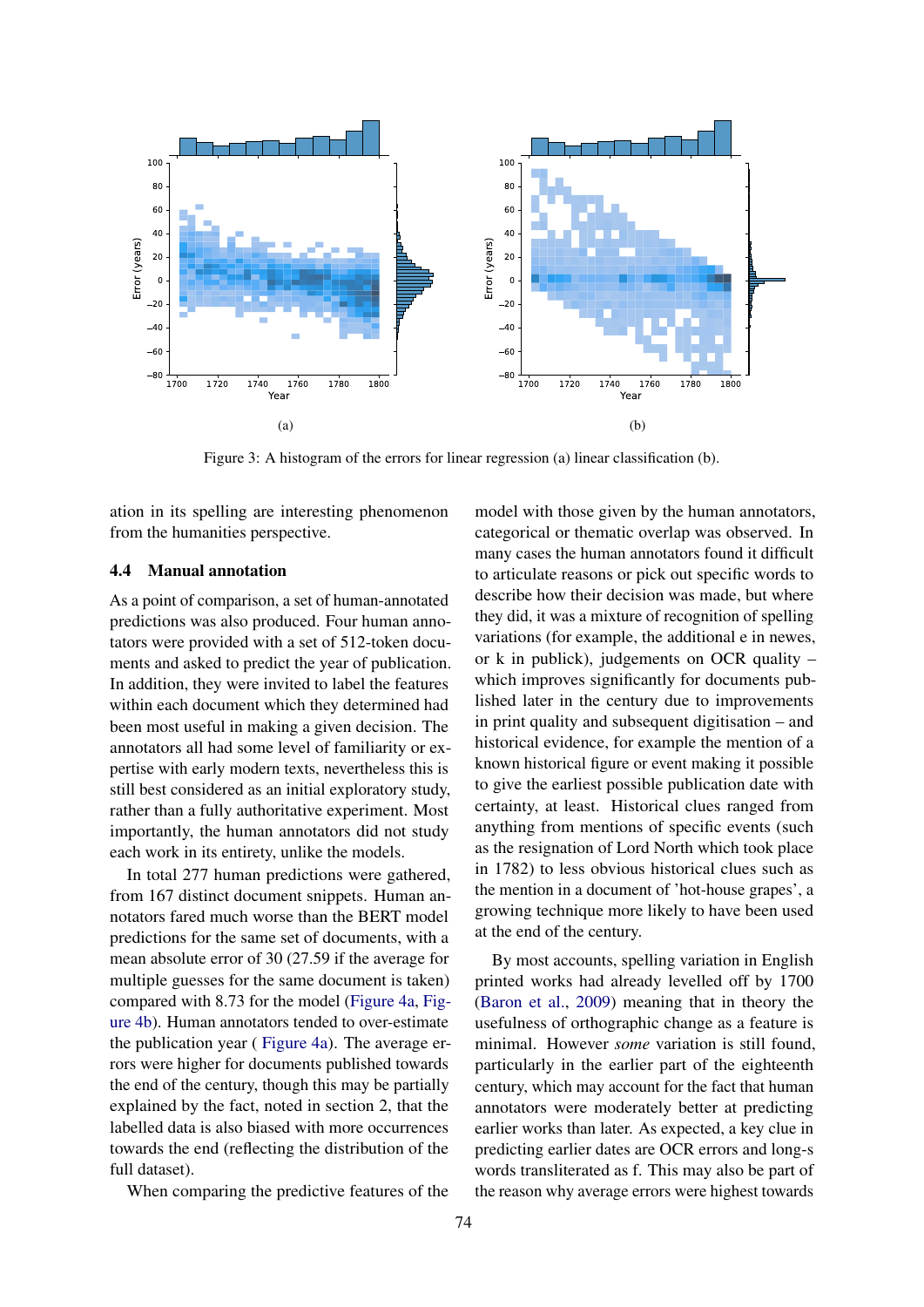<span id="page-7-0"></span>

Figure 4: Comparison of human annotations (a) and model predictions (b) for the same set of 167 document snippets.

the very end of the period: the use of the long s declined rapidly by 1800 and so is a less useful clue for dating a document.

The annotators reported that the task was difficult, particularly when judging a year of publication from what was usually a snippet from a much larger text. While reprints in ECCO have been removed as described in section 2, the partial re-use of text is common, for example in miscellanies, anthologies, and collected works. One consequence of this is that typical humanistic features of text such as style of writing were not always helpful in a decision about year of publication. To give one example, an incorrectly-labelled (by a human) annotation included part of a poem written by John Sheffield, Duke of Buckingham who died in 1721, but was actually in this case from a collected works published in 1780 and thus labelled with the later date in the task. Overall, spelling, OCR artifacts, and typographical changes were more useful as predictive features.

The annotation task, then, was valuable firstly as a way to understand the differences between the ways a machine model and human annotator might use features to predict years. Secondly, it shed some light on the way those with domain expertise might judge the year of publication of a particular work based on its text abstracted from the material context in which it was found. From a humanistic point of view, the task highlights the fact that human judgement of publication dates is very unreliable when dealing with extracts from larger texts, and presumably relies to a great extent on contextual information, for example font, paper, and the condition of a particular book, rather than its content.

# 5 Conclusions

The contributions of the paper are two-fold. Firstly, we pre-trained and openly distribute a BERT model specifically focusing on the historical English language in the Eighteenth Century Collections Online (ECCO) that is widely used in the humanities. To benchmark the model and gain understanding of its performance on historical English, we use the task of publication year prediction, in other words given the text, the task is to regress its publication year.

Our findings and analysis of the model's performance on this task then form the second contribution of the paper. We establish that the accuracy with which the model is able to predict the year of publication is well above our baseline models on full documents and also well above human performance on text snippets.

We also carried out an initial qualitative analysis of predictive features, both for our simple linear baselines and for the BERT models. We observe a degree of a useful signal among these features, intuitively understandable to a human, demonstrating the applicability of model explanation techniques also to the complex BERT model. Nevertheless, it is clear that numerous challenges still remain.

This initial study has several natural future work directions. Firstly, a further, more detailed analysis of the predictive features, and there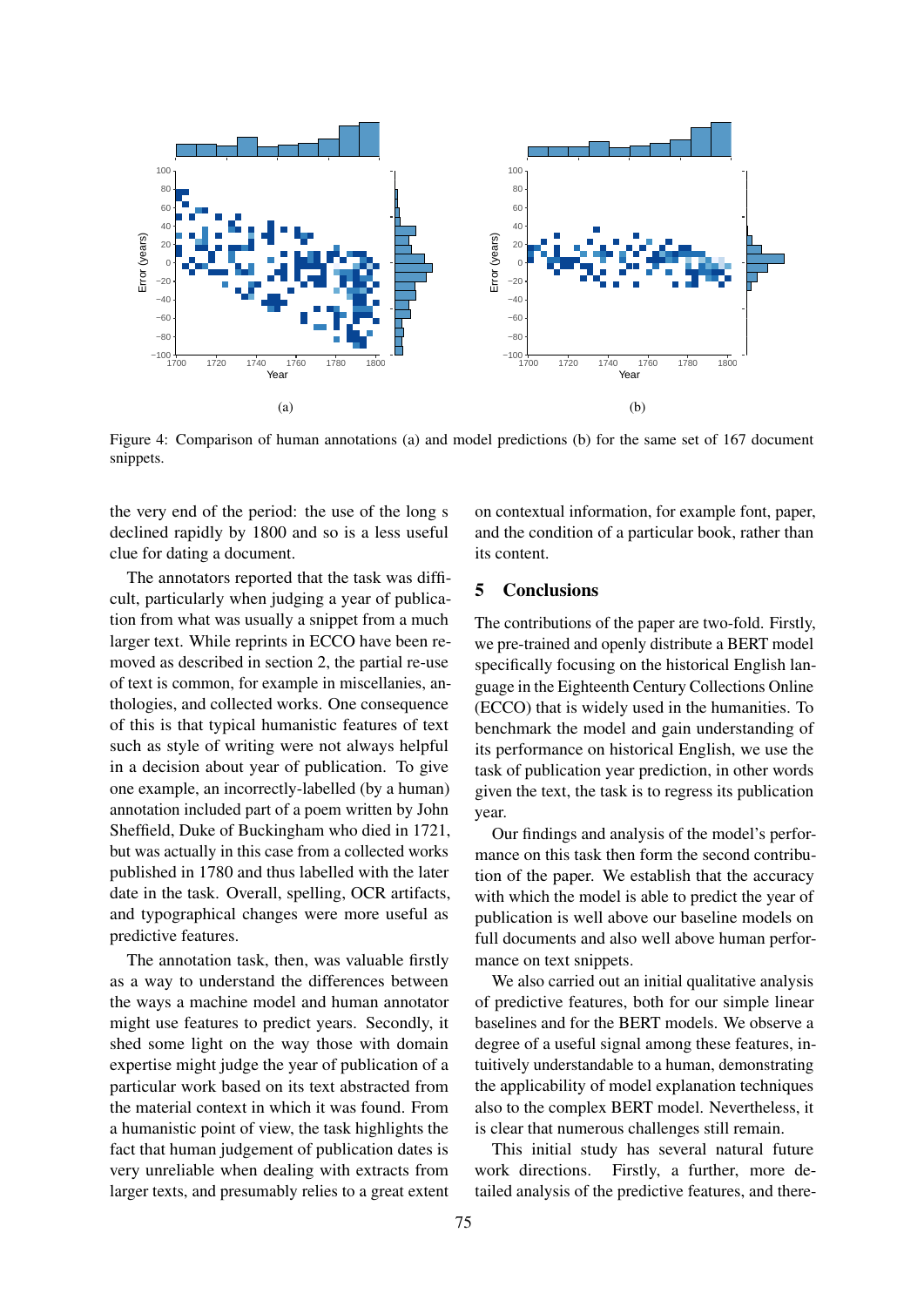fore of the model's predictions is clearly called for. Secondly, a more detailed comparison between human and model decisions will be carried out. And finally, as we have not specifically taken into account the OCR noise when pre-training the BERT models, more noise-aware variants of the transformer model, e.g. characterbased models, will be tested on the ECCO data. The ECCO-BERT model is freely available as TurkuNLP/eccobert-base-cased-v1 in the Hugging Face model repository.

## Acknowledgements

The research was supported by the Academy of Finland under the project *High Performance Computing for the Detection and Analysis of Historical Discourses*. Computational resources were provided by CSC – IT Center for Science.

### **References**

- <span id="page-8-3"></span>David Bamman and Patrick J. Burns. 2020. [Latin BERT:](http://arxiv.org/abs/2009.10053) [A contextual language model for classical philology.](http://arxiv.org/abs/2009.10053) *CoRR*, abs/2009.10053.
- <span id="page-8-15"></span>Chris Barker. 2004. *[The SAGE dictionary of cultural](https://dx.doi.org/10.4135/9781446221280.n197) [studies](https://dx.doi.org/10.4135/9781446221280.n197)*. Sage Publications Ltd.
- <span id="page-8-16"></span>Alistair Baron. 2011. *[Dealing with spelling variation in](https://core.ac.uk/download/pdf/78901667.pdf) [Early Modern English texts](https://core.ac.uk/download/pdf/78901667.pdf)*. Ph.D. thesis, Lancaster University.
- <span id="page-8-17"></span>Alistair Baron, Paul Rayson, and Dawn Archer. 2009. Word frequency and key word statistics in historical corpus linguistics. *Anglistik: International Journal of English Studies*, 20:41–67.
- <span id="page-8-8"></span>Kaspar Beelen, Federico Nanni, Mariona Coll Ardanuy, Kasra Hosseini, Giorgia Tolfo, and Barbara McGillivray. 2021. [When time makes sense: A](https://doi.org/10.18653/v1/2021.findings-acl.243) [historically-aware approach to targeted sense disam](https://doi.org/10.18653/v1/2021.findings-acl.243)[biguation.](https://doi.org/10.18653/v1/2021.findings-acl.243) In *Findings of the Association for Computational Linguistics: ACL-IJCNLP 2021*, pages 2751–2761, Online. Association for Computational Linguistics.
- <span id="page-8-6"></span>Mariona Coll Ardanuy, Federico Nanni, Kaspar Beelen, Kasra Hosseini, Ruth Ahnert, Jon Lawrence, Katherine McDonough, Giorgia Tolfo, Daniel CS Wilson, and Barbara McGillivray. 2020. [Living machines: A](https://doi.org/10.18653/v1/2020.coling-main.400) [study of atypical animacy.](https://doi.org/10.18653/v1/2020.coling-main.400) In *Proceedings of the 28th International Conference on Computational Linguistics*, pages 4534–4545, Barcelona, Spain (Online). International Committee on Computational Linguistics.
- <span id="page-8-13"></span>Koby Crammer and Yoram Singer. 2001. On the algorithmic implementation of multiclass kernel-based vector machines. *Journal of machine learning research*, 2(Dec):265–292.
- <span id="page-8-0"></span>Jacob Devlin, Ming-Wei Chang, Kenton Lee, and Kristina Toutanova. 2019. [BERT: Pre-training of](https://doi.org/10.18653/v1/N19-1423) [deep bidirectional transformers for language under](https://doi.org/10.18653/v1/N19-1423)[standing.](https://doi.org/10.18653/v1/N19-1423) In *Proceedings of the 2019 Conference of the North American Chapter of the Association for Computational Linguistics: Human Language Technologies, Volume 1 (Long and Short Papers)*, pages 4171–4186, Minneapolis, Minnesota. Association for Computational Linguistics.
- <span id="page-8-1"></span>Maud Ehrmann, Ahmed Hamdi, Elvys Linhares Pontes, Matteo Romanello, and Antoine Doucet. 2021. Named entity recognition and classification on historical documents: A survey. *ArXiv*, abs/2109.11406.
- <span id="page-8-12"></span>Rong-En Fan, Kai-Wei Chang, Cho-Jui Hsieh, Xiang-Rui Wang, and Chih-Jen Lin. 2008. Liblinear: A library for large linear classification. *Journal of machine learning research*, 9(Aug):1871–1874.

<span id="page-8-11"></span>Gale. [Eighteenth Century Collections Online.](https://www.gale.com/intl/primary-sources/eighteenth-century-collections-online)

- <span id="page-8-4"></span>Ahmed Hamdi, Elvys Linhares Pontes, Emanuela Boros, Thi-Tuyet-Hai Nguyen, Günter Hackl, Jose G. Moreno, and Antoine Doucet. 2021. A multilingual dataset for named entity recognition, entity linking and stance detection in historical newspapers. *Proceedings of the 44th International ACM SIGIR Conference on Research and Development in Information Retrieval*.
- <span id="page-8-14"></span>Mark J Hill and Simon Hengchen. 2019. [Quantify](https://doi.org/10.1093/llc/fqz024)[ing the impact of dirty OCR on historical text anal](https://doi.org/10.1093/llc/fqz024)[ysis: Eighteenth Century Collections Online as a](https://doi.org/10.1093/llc/fqz024) [case study.](https://doi.org/10.1093/llc/fqz024) *Digital Scholarship in the Humanities*, 34(4):825–843.
- <span id="page-8-7"></span>Kasra Hosseini, Kaspar Beelen, Giovanni Colavizza, and Mariona Coll Ardanuy. 2021. [Neural language](http://arxiv.org/abs/2105.11321) [models for nineteenth-century english.](http://arxiv.org/abs/2105.11321)
- <span id="page-8-9"></span>Ming Jiang, Yuerong Hu, Glen Worthey, Ryan C. Dubnicek, Ted Underwood, and J. Stephen Downie. 2021. Impact of ocr quality on bert embeddings in the domain classification of book excerpts. *CEUR Workshop Proceedings*, 2989:266–279. Publisher Copyright: © 2021 Copyright for this paper by its authors.; 2021 Conference on Computational Humanities Research, CHR 2021 ; Conference date: 17-11-2021 Through 19-11-2021.
- <span id="page-8-2"></span>Kai Labusch, Clemens Neudecker, and David Zellhöfer. 2019. Bert for named entity recognition in contemporary and historic german. In *KONVENS*.
- <span id="page-8-5"></span>Matthew Sims, Jong Ho Park, and David Bamman. 2019. [Literary Event Detection.](https://doi.org/10.18653/v1/P19-1353) In *Proceedings of the 57th Annual Meeting of the Association for Computational Linguistics*, pages 3623–3634, Florence, Italy. Association for Computational Linguistics.
- <span id="page-8-10"></span>Mukund Sundararajan, Ankur Taly, and Qiqi Yan. 2017. Axiomatic attribution for deep networks. In *Proceedings of the 34th International Conference on Machine Learning - Volume 70*, ICML'17, page 3319–3328. JMLR.org.